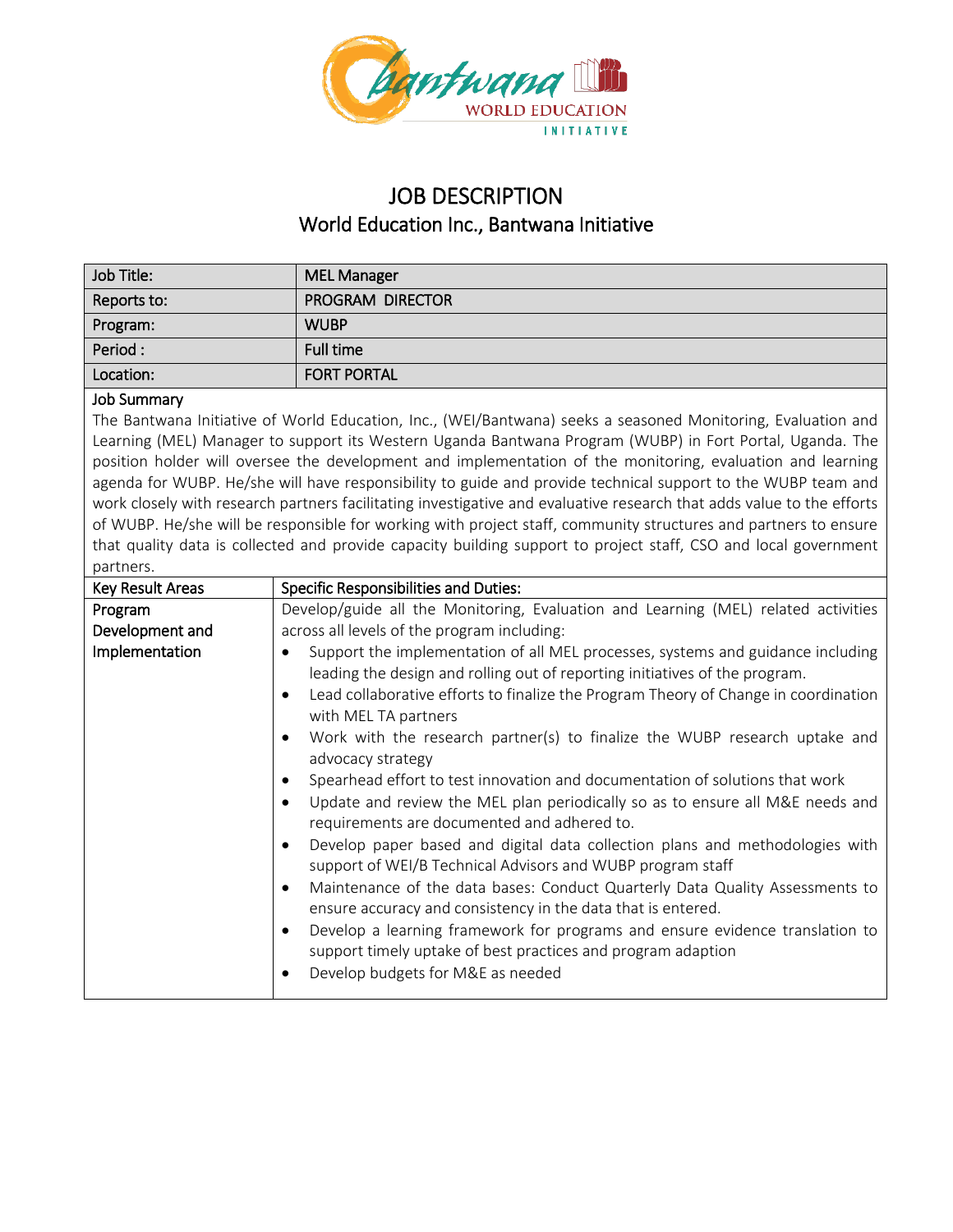

| Provide oversight to   | Coordinate / manage all the MEL related activities across all levels of the program              |
|------------------------|--------------------------------------------------------------------------------------------------|
| <b>Data Collection</b> | including:                                                                                       |
| <b>Activities</b>      | Provide input to study protocols and support local IRB/UNCST process in<br>٠                     |
|                        | partnership with evaluation and research partner(s)                                              |
|                        | Ensure the harmonization of data collection methodologies and data analysis for<br>$\bullet$     |
|                        | quantitative /qualitative indicators.                                                            |
|                        | Review / develop the data collection tools for various programs to enable WUBP                   |
|                        | field team collect data for all project indicators.                                              |
|                        | Conduct trainings to support partners and staff in the use of the systems and tools<br>$\bullet$ |
|                        | for record keeping and collecting monitoring data.                                               |
|                        | Conduct support supervision visits to implementing partners to observe, monitor                  |
|                        | and provide guidance and quality feedback on the use of data collection tools and                |
|                        | data for decision making.                                                                        |
|                        | Conduct quarterly routine monitoring of activities to ensure that work plans are                 |
|                        | being implemented and provide guidance and feedback on the use of data and                       |
|                        | indicators.                                                                                      |
| Data Analysis,         | Strengthen/Lead the data analysis, reporting and data dissemination activities across all        |
| Reporting and          | levels of the program including;                                                                 |
| Dissemination          | Provide M&E support to the senior management team for the compilation and<br>$\bullet$           |
| <b>Activities</b>      | completion of donor reports.                                                                     |
|                        | Lead on the consolidation of monitoring data for reporting against the performance<br>$\bullet$  |
|                        | indicators for donor reporting and internal program review including partner teams               |
|                        | through quarterly technical reviews.                                                             |
|                        | Periodically share Key Performance Indicator (KPI) analysis including progress<br>٠              |
|                        | towards targets, trend analysis critical for decision making to enable Results Based             |
|                        | Management.                                                                                      |
|                        | Review and analyze project monitoring data and generate user -friendly analyses<br>$\bullet$     |
|                        | thereof, including the use of graphics.                                                          |
|                        | Share performance reports with WUBP Staff and management on a monthly basis<br>٠                 |
|                        | to support management decision making and take the lead in reflections about                     |
|                        | performance with the WUBP team, and advocacy with government, CSO and private                    |
|                        | sector partners.                                                                                 |
|                        | Build capacity of local communities, partners and staff on the results framework,                |
|                        | data management (specifically record keeping and management) and results-                        |
|                        | oriented programming; and report writing techniques; and requirements to ensure                  |
|                        | compliance.                                                                                      |
|                        | Support the M&E Officer and Data Assistants to ensure accurate, timely reports are<br>$\bullet$  |
|                        | produced.                                                                                        |
|                        | Support partners in compilation of monthly and quarterly progress reports.<br>٠                  |
|                        | Share OVC MIS data with respective district probation officers on a quarterly basis.             |
|                        | Contribute to development of knowledge products such as reports, case studies,<br>٠              |
|                        | policy briefs, manuscripts                                                                       |
| Job Requirements       | Bachelor's degree in statistics, demographics, public policy, international<br>$\bullet$         |
|                        | development, Social Sciences, economics, or related field. Master's degree or                    |
|                        | Bachelor plus an advanced training in M&E, statistics, or economics preferred.                   |
|                        | At least 5 years of experience in strategic planning and performance measurement,                |
|                        | including indicator selection, target setting, reporting, database management, and               |